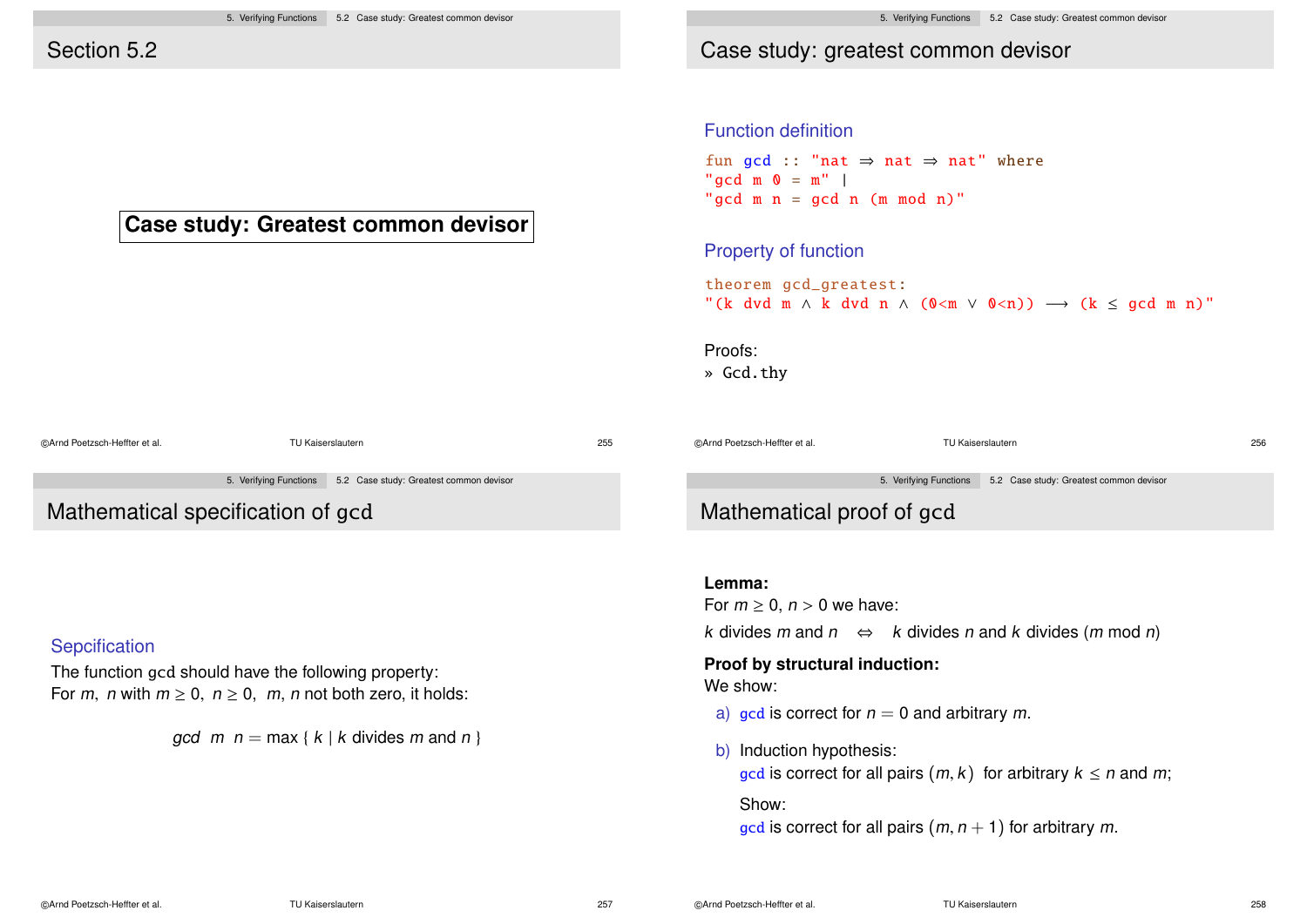### Mathematical proof of gcd (2)

#### (a) Induction base:

```
gcd m 0
=
 m
=
max { k | k divides m }
=max { k | k divides m and 0 }
```
# Mathematical proof of gcd (3)

### (b) Induction step:

Well-definedness proofs:

• Well-founded relations and induction

• Relations: Relations are sets in Isabelle/HOL

» Sections 6.1, 6.2, 6.4 of Isabelle/HOL Tutorial

What we need:

Assumptions:  $n$  is given.

For all pairs  $(m, k)$  with  $k \leq n$  it holds: gcd is correct for  $(m, k)$ 

Show: For all m it holds: gcd is correct for  $(m, n + 1)!$ 

```
qcd m (n+1)= (* Declaration of gcd *)
  \text{gcd}(n+1) (m mod (n+1))
= (* m mod (n+1) \leq n and induction hypothesis *)
  max \{ k \mid k \text{ divides } (n+1) \text{ and } (m \text{ mod } (n+1)) \}= (* Lemma *)max \{ k \mid k \text{ divides } m \text{ and } (n+1) \}QED.
```

| @Arnd Poetzsch-Heffter et al. | TU Kaiserslautern |                                                                          | 259 | @Arnd Poetzsch-Heffter et al. | TU Kaiserslautern                                                        | 260 |
|-------------------------------|-------------------|--------------------------------------------------------------------------|-----|-------------------------------|--------------------------------------------------------------------------|-----|
|                               |                   | 5. Verifying Functions 5.3 Well-definedness of total recursive functions |     |                               | 5. Verifying Functions 5.3 Well-definedness of total recursive functions |     |
| Section 5.3                   |                   |                                                                          |     | Outline                       |                                                                          |     |

# **Well-definedness of total recursive functions**

• Sets

• Show that there exists a well-founded relation wf on the arguments

• Show that arguments in recursive calls are smaller w.r.t. wf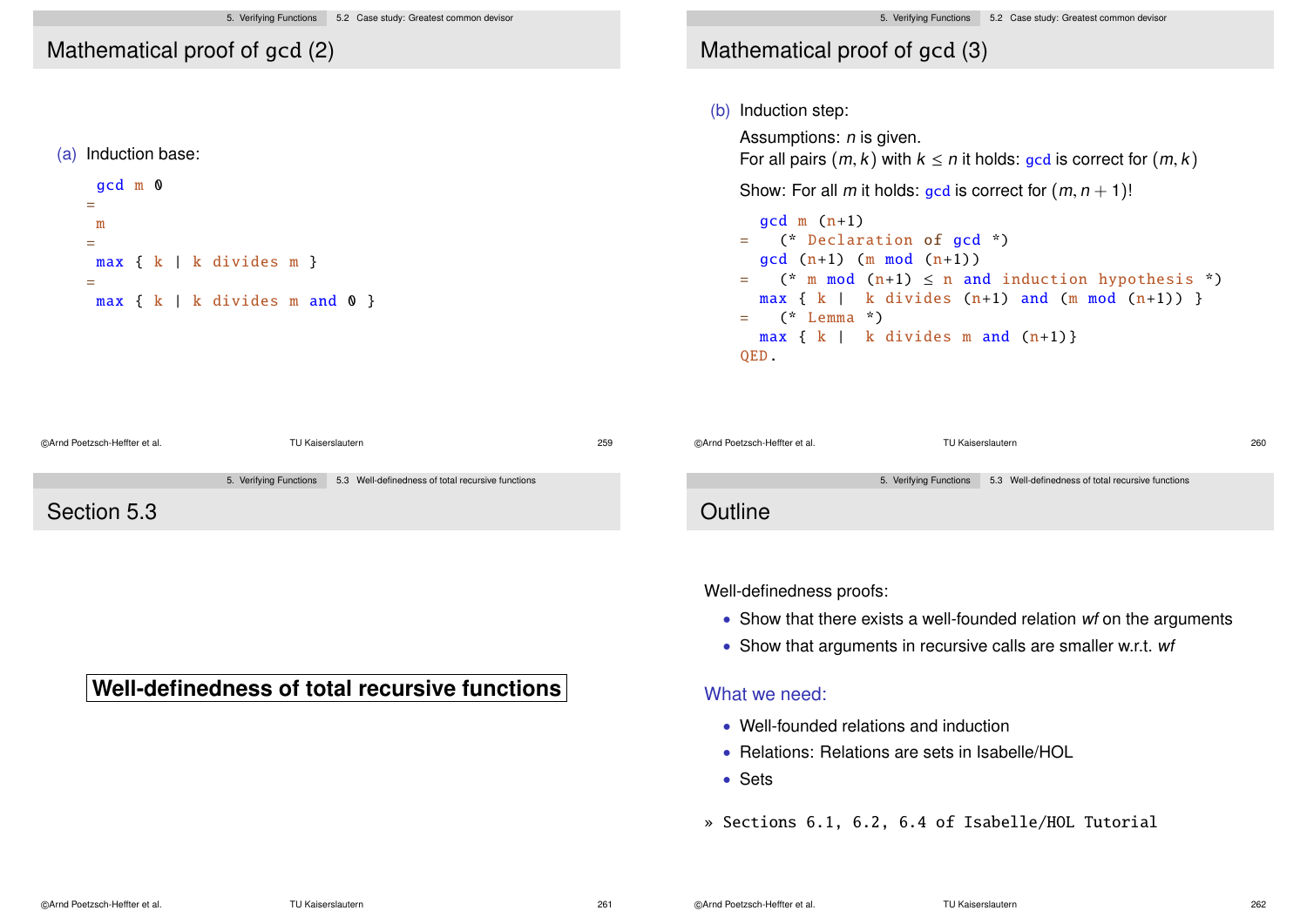### Sets in HOL

Introduction

Sets in HOL differ from sets in set theory:

• Only some values are sets in HOL.

• Sets are typed:  $\alpha$  set

• All elements of a set have the same type, say  $\alpha$ .

### Intersection, complement, difference

Sample deduction rules for intersection:

| $\llbracket c \in A; c \in B \rrbracket \Longrightarrow c \in A \cap B$ | (IntI)  |
|-------------------------------------------------------------------------|---------|
| $c \in A \cap B \Longrightarrow c \in A$                                | (intD1) |
| $c \in A \cap B \Longrightarrow c \in B$                                | (intD2) |

Set complement and difference:

| $(Compl\_iff)$    |
|-------------------|
| $(Compl_U)$       |
| (Diff_disjoint)   |
| (Compl_partition) |
|                   |



Extensionality and equality of sets:

| $(\wedge x.(x \in A) = (x \in B)) \Longrightarrow A = B$                                                              | $(set\_ext)$                 |
|-----------------------------------------------------------------------------------------------------------------------|------------------------------|
| $\llbracket A \subseteq B; B \subseteq A \rrbracket \Longrightarrow A = B$                                            | (equalityl)                  |
| $\llbracket A = B; \llbracket A \subseteq B; B \subseteq A \rrbracket \Longrightarrow P \rrbracket \Longrightarrow P$ | $\left($ equality $E\right)$ |

lemma "{x. P x → Q x} = -{x. P x} ∪ {x. Q x}"

More convenient syntax, example:

 ${p * q | p q, p \in prime \land q \in prime}$  $= \{z, \exists p \ q, z = p * q \land p \in \text{prime} \land q \in \text{prime}\}\$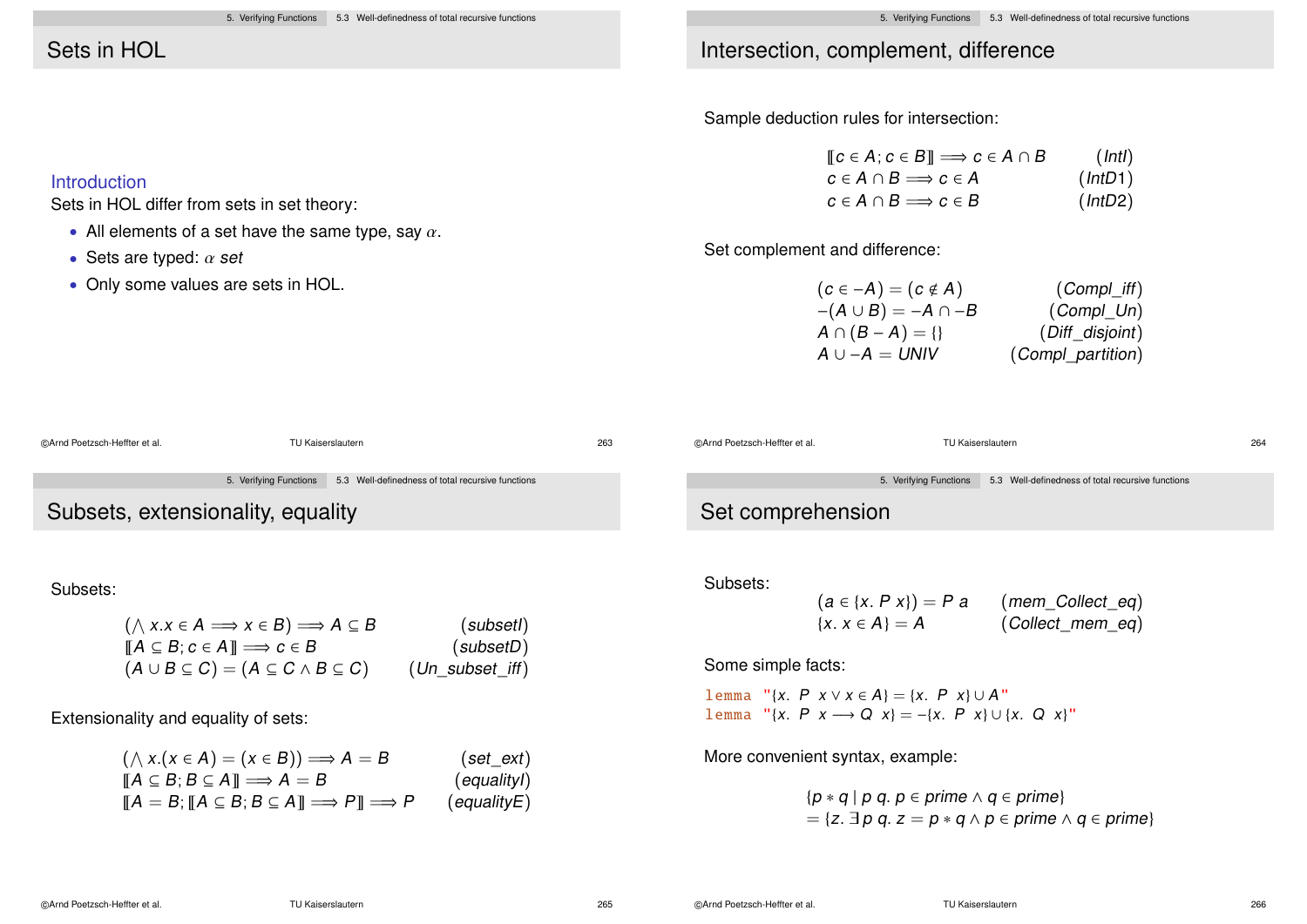### Binding operators

Universal and existential quantification:

$$
(\wedge x. x \in A \Longrightarrow P x) \Longrightarrow \forall x \in A. P x
$$
 (ball)  
\n
$$
[[\forall x \in A. P x; x \in A]] \Longrightarrow P x
$$
 (bspec)  
\n
$$
[[P x; x \in A]] \Longrightarrow \exists x \in A. P x
$$
 (bspec)  
\n
$$
[[\exists x \in A. P x; \wedge x. [[x \in A; P x]] \Longrightarrow Q]] \Longrightarrow Q
$$
 (best)

Unions over parameterized sets, written  $\bigcup x \in A$ . B x. There is one basic law and two natural deduction rules:

| $(b \in (\bigcup x \in A \cdot B \times)) = (\exists x \in A \cdot b \in B \times)$                                                 | $(UN_{\_}iff)$ |
|-------------------------------------------------------------------------------------------------------------------------------------|----------------|
| $[a \in A; b \in B a] \Longrightarrow b \in (\bigcup x \in A. B x)$                                                                 | $(UN_l)$       |
| $[ b \in (\bigcup x \in A \ldotp B \times ) ; \wedge x \ldotp [ [x \in A; b \in B \times ] ] \Longrightarrow R ] \Longrightarrow R$ | $(UN\_E)$      |

### Relations in HOL

#### **Introduction**

A relation in Isabelle/HOL is a set of pairs.

Relations are often defined by

- composition
- closure of another relation
- inverse image of a relation w.r.t. a function

| @Arnd Poetzsch-Heffter et al. |                        | TU Kaiserslautern                                 | 268 |
|-------------------------------|------------------------|---------------------------------------------------|-----|
|                               | 5. Verifying Functions | 5.3 Well-definedness of total recursive functions |     |
| <b>Closures</b>               |                        |                                                   |     |

Isabelle/HOL defines the reflexive transitive closure r ∗ of a relation as the least solution/fixpoint of the equation:

$$
r^* = \mathsf{Id} \cup (r \ O \ r^*) \qquad (\mathsf{rtr} \mathsf{ancl\_unfold})
$$

Basic properties:

| $(a, a) \in r^*$                                              | (rtrancl_refl)      |
|---------------------------------------------------------------|---------------------|
| $p \in r \Longrightarrow p \in r^*$                           | $(r_$ into_rtrancl) |
| $[[(a,b)\in r^*; (b,c)\in r^*]] \Longrightarrow (a,c)\in r^*$ | (rtrancl_trans)     |

5. Verifying Functions 5.3 Well-definedness of total recursive functions Relation basics

©Arnd Poetzsch-Heffter et al. TU Kaiserslautern 267

Identity and composition of relations:

| $Id \equiv \{ p. \exists x. p = (x, x) \}$                                 | $(Id\_def)$                 |
|----------------------------------------------------------------------------|-----------------------------|
| $r O s = \{(x, z), \exists y. (x, y) \in s \land (y, z) \in r \}$          | $(\textit{rel\_comp\_def})$ |
| $R O$ $Id = R$                                                             | $(R_O/d)$                   |
| $[r' \subseteq r; s' \subseteq s] \Longrightarrow r' O s' \subseteq r O s$ | (rel_comp_mono)             |

The converse or inverse of a relation exchanges the operands:

$$
((a,b)\in r^{-1})=((b,a)\in r) \qquad (converse\_iff)
$$

Here is a typical lemma proved about converse and composition:

lemma converse\_rel\_comp: " $(r O s)^{-1} = s^{-1} O r^{-1}$ "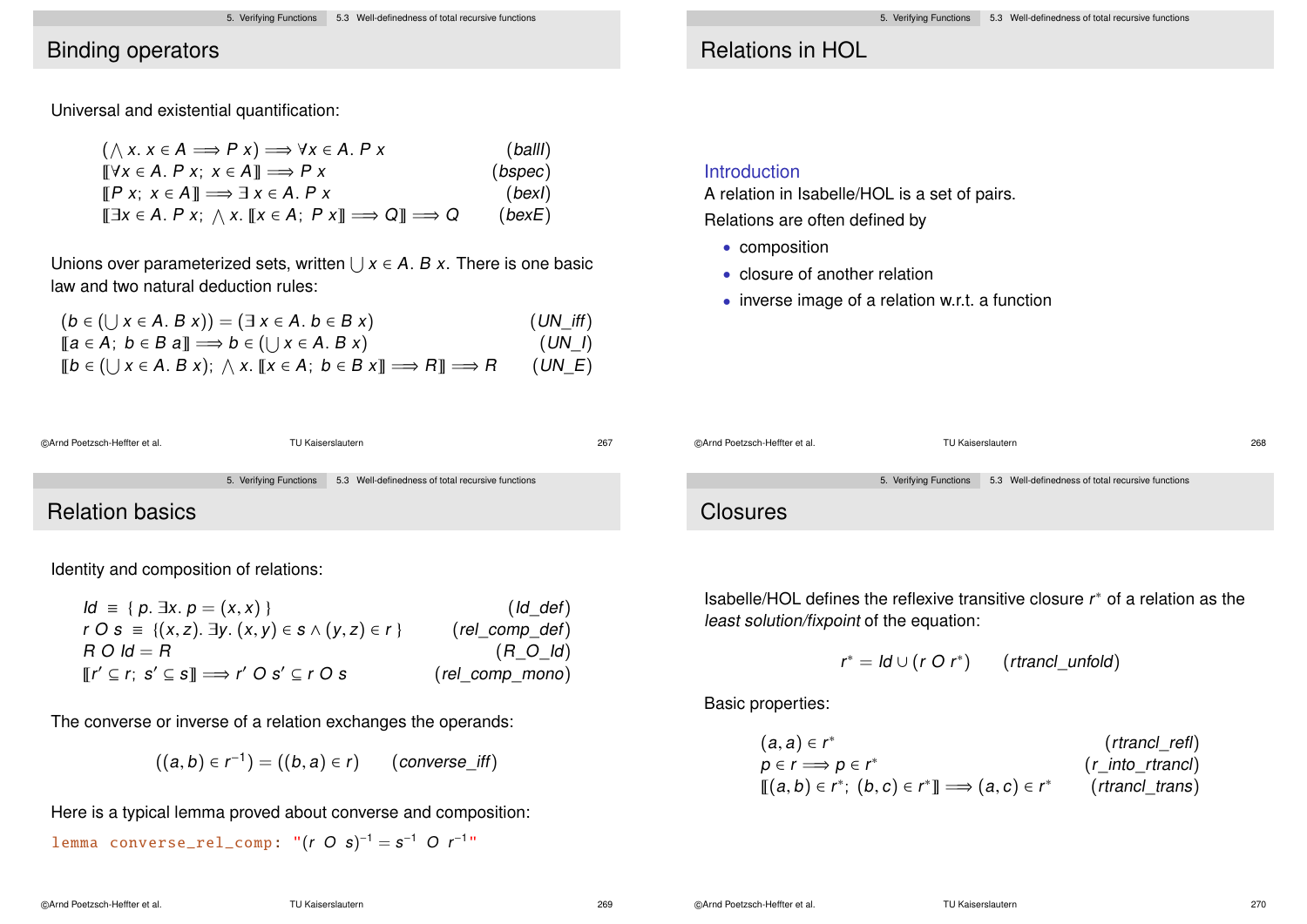### Inverse image

#### Let

- r of type  $\alpha \times \alpha$  and
- f be be a function of type  $\beta \Rightarrow \alpha$

The *inverse image* of  $r$  w.r.t. to  $f$  is:

inv image r f = { $(x, y)$ . (f x, f y)  $\in$  r } (inv image def)

#### Remark

Inverse images are helpful for defining new well-founded relation from a known well-founded relation r.

| ©Arnd Poetzsch-Heffter et al. | TU Kaiserslautern      |                                                   | 271 |
|-------------------------------|------------------------|---------------------------------------------------|-----|
|                               | 5. Verifying Functions | 5.3 Well-definedness of total recursive functions |     |

Proving well-foundedness

### Proof method

To proof that a relation  $r$  is well-founded, show that it is an inverse image of a well-founded relation w.r.t. to some "measure" function f.

theorem  $wf_inv_inage: "wf r \implies wf (inv_inage r f)"$ 

#### Example

#### Let

```
definition shorter :: "('a list \times 'a list) set" where
 "shorter = \{ (x1, y1). length x1 < length y1 }"
```
#### Proof:

lemma "shorter = inv image less than length"

# Well-founded relations

Intuitively, a relation  $\prec$  is well-founded if every descending chain of elements is finite; i.e., there is no infinite descending chain of elements  $a_0, a_1 \ldots$ :

 $\cdots$  <  $a_2$  <  $a_1$  <  $a_0$ 

Isabelle/HOL provides a predicate wf that asserts that a relation is well-founded; e.g., for less than :: (nat  $\times$  nat) set :

| $((x, y) \in less\_than) = (x < y)$ | $(less\_than\_iff)$       |
|-------------------------------------|---------------------------|
| wf less than                        | $(wf_{\text{less}_than})$ |

#### Problem

It can be difficult to prove  $wf$  r for a relation  $r$ .

| @Arnd Poetzsch-Heffter et al. | TU Kaiserslautern | 272 |
|-------------------------------|-------------------|-----|
|                               |                   |     |

5. Verifying Functions 5.3 Well-definedness of total recursive functions

# Proving well-definedness of functions

#### Well-definedness

A recursively defined function is well-defined if the arguments in all recursive calls are smaller w.r.t. some well-founded relation.

### Proving well-definedness

- Provide a so-called *measure* function f from the arguments to nat.
- Any such function defines a well-founded relation on the argument space:

| measure $\equiv$ inv image less than | (measure_def)   |
|--------------------------------------|-----------------|
| wf (measure f)                       | $(wf_m easure)$ |

• Show that the arguments of the recursive calls get smaller w.r.t. f.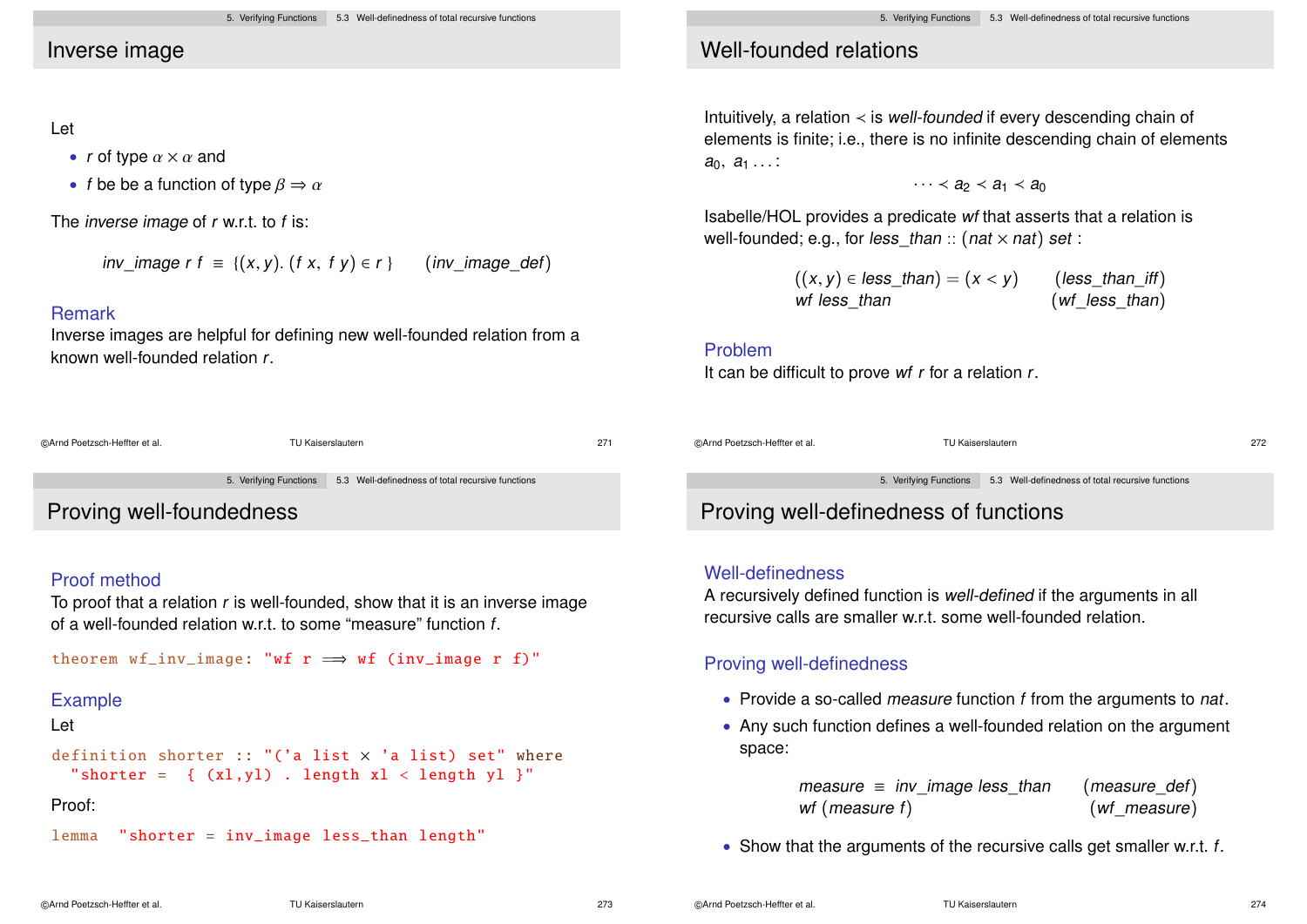5. Verifying Functions 5.3 Well-definedness of total recursive functions

# Well-founded induction

#### 5. Verifying Functions 5.4 Case study: Quicksort

# Section 5.4

### Induction proofs based on well-founded relations

Well-founded relations r can be used for induction proofs: A property holds for all elements iff we can show that it holds for an element x assuming it holds for all predecessors.

In Isabelle/HOL:

 $\llbracket$  wf r;  $\wedge$  x.  $\forall$ y. $((y, x) \in r \longrightarrow P$  y $) \Longrightarrow P$  x  $\rrbracket \Longrightarrow P$  a  $(\wedge f$ \_induct)

### Remark

Note that in well-founded inductions, there is no explicit induction base.

|  |  | <b>Case study: Quicksort</b> |
|--|--|------------------------------|
|--|--|------------------------------|

| @Arnd Poetzsch-Heffter et al. | 275<br>TU Kaiserslautern |                                                  | @Arnd Poetzsch-Heffter et al. | TU Kaiserslautern                                | 276 |
|-------------------------------|--------------------------|--------------------------------------------------|-------------------------------|--------------------------------------------------|-----|
|                               |                          | 5. Verifying Functions 5.4 Case study: Quicksort |                               | 5. Verifying Functions 5.4 Case study: Quicksort |     |
| Analysing algorithms          |                          | Properties to prove                              |                               |                                                  |     |

### Case study Quicksort

We analyse a functional version of the quicksort algorithm.

```
function qsort :: "'a :: linorder list \Rightarrow 'a list" where
  "gsort \begin{bmatrix} 1 \\ 2 \end{bmatrix} = \begin{bmatrix} 1 \\ 2 \end{bmatrix}| "qsort (p\#1) = qsort (qsplit (op <) p l)
                        @p # asort (asplit (op >) p l)"
```
#### where linorder is a type class supporting "<" and "≥" and

primrec qsplit :: "('a ⇒ 'a ⇒ bool) ⇒ 'a :: linorder ⇒ 'a list  $\Rightarrow$  'a list" where "qsplit cr  $p$   $[] = []$ " | "qsplit cr p  $(h # t) =$ (if  $cr$  h p then h # qsplit  $cr$  p t else qsplit  $cr$  p t)"

### Properties:

- 1. Well-definedness of qsort
- 2. (Well-definedness of qsplit)
- 3. Sortedness of result
- 4. Result is a permutation of input list